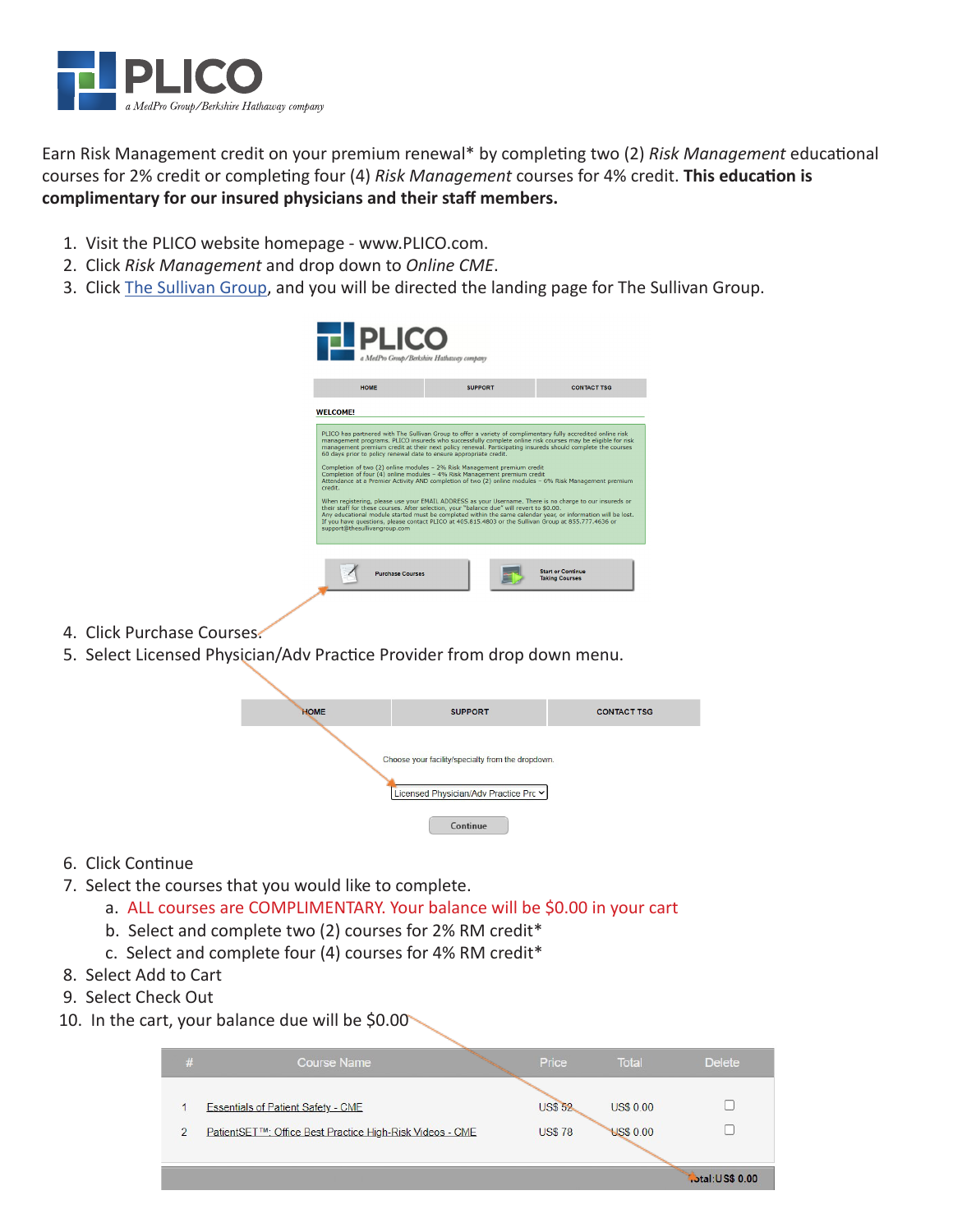## 11. If you do not have an account, click "Not an existing user? **Click Here**

| <b>User Account Required</b>                                                                                                                                                                                        |
|---------------------------------------------------------------------------------------------------------------------------------------------------------------------------------------------------------------------|
| To complete this purchase, you must have an existing user account. Enter your User Name and Password,<br>and click 'Log In'. If you are a new user click on 'Click Here'.<br><b>User Name</b><br>Password<br>Log in |
| Not an existing user? Click Here                                                                                                                                                                                    |
| <b>Forgot Password</b>                                                                                                                                                                                              |

 $\blacksquare$ 

bwered by The Sullivan Group

12. For ease, **PLEASE use your EMAIL ADDRESS as your Username**.

|                         |                                                                                                                                                                             | Please use Email address for Username.      |
|-------------------------|-----------------------------------------------------------------------------------------------------------------------------------------------------------------------------|---------------------------------------------|
| Register                |                                                                                                                                                                             |                                             |
|                         | Complete the following form to register, you will select your Username and Password at this time.<br>Please make sure ALL fields are completed before submitting this form. |                                             |
| <b>User Information</b> |                                                                                                                                                                             |                                             |
| Username:               |                                                                                                                                                                             |                                             |
| Password:               |                                                                                                                                                                             | Use a simple password-6 characters required |
| Password Again:         |                                                                                                                                                                             |                                             |
| Email Address:          |                                                                                                                                                                             |                                             |
| Prefix:                 | $\check{~}$                                                                                                                                                                 |                                             |
| <b>First Name:</b>      |                                                                                                                                                                             |                                             |
| Middle Name or Initial: |                                                                                                                                                                             |                                             |
| Last Name:              |                                                                                                                                                                             |                                             |
| Suffix:                 | $\check{~}$                                                                                                                                                                 |                                             |
| Gender:                 | Female $\sim$                                                                                                                                                               |                                             |
| Time Zone:              | Select a Time Zone<br>$\checkmark$                                                                                                                                          |                                             |
| Profession:             | Select a Profession<br>$\check{~}$                                                                                                                                          |                                             |
| Specialty:              | $\check{ }$                                                                                                                                                                 |                                             |

- 13. Complete all fields of registration form and click **Register** at the bottom of the page.
- 14. You will receive this notification:

| Click "Continue" only once | <b>TEPLICO</b><br>a MedPro Group/Berkshire Hathaway company |                                                                                                                                                                                                                                                                                                                                                                               |                    |
|----------------------------|-------------------------------------------------------------|-------------------------------------------------------------------------------------------------------------------------------------------------------------------------------------------------------------------------------------------------------------------------------------------------------------------------------------------------------------------------------|--------------------|
|                            | HOME                                                        | <b>SUPPORT</b>                                                                                                                                                                                                                                                                                                                                                                | <b>CONTACT TSG</b> |
|                            | Account Creation Confirmation                               | You have successfully created your account<br>You will receive an email from The Sullivan Group confirming your account creation along with login instructions.<br>If you cannot find your email within 30 minutes, please check your spam folder.<br>Please click the "Continue" button only once. Repeated clicks will result in multiple purchases. Thank you!<br>Continue |                    |

15. Email confirmation should come within 5-10 minutes. If you do not receive it, please check your SPAM or JUNK folders. One email will be an invoice (\$0.00 balance) and one will be a welcome email that has your username and the link to log in to courses.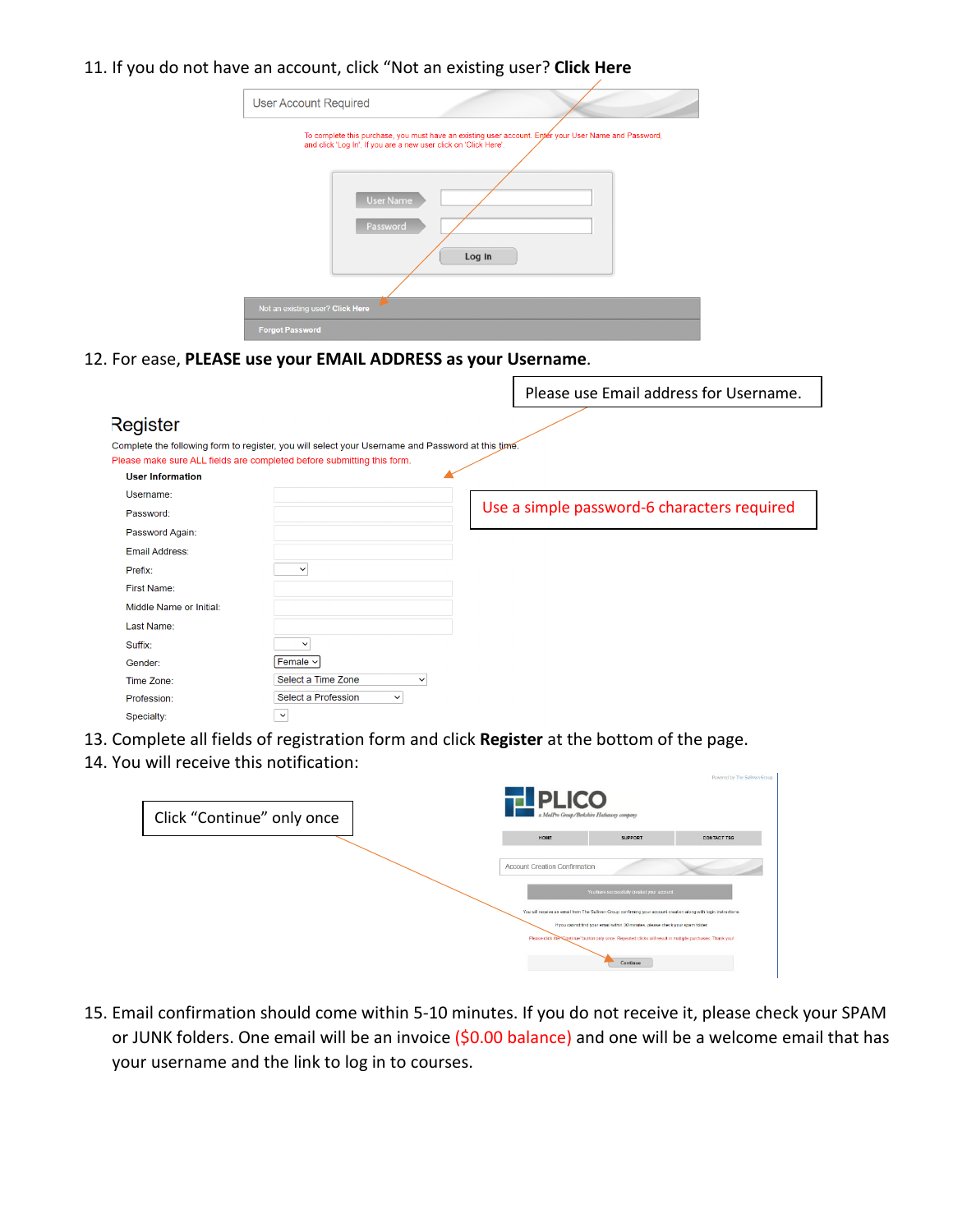| Hello Shari Moore.                                                                                                                                                                                                                                                                 |
|------------------------------------------------------------------------------------------------------------------------------------------------------------------------------------------------------------------------------------------------------------------------------------|
| Welcome to The Sullivan Group's online education! You have successfully created your<br>account and can now log in to our site and take your course(s).                                                                                                                            |
| <b>Login Information</b>                                                                                                                                                                                                                                                           |
| Username: smoore@plico.com                                                                                                                                                                                                                                                         |
| ogin Instructions                                                                                                                                                                                                                                                                  |
| Go to https://www.thesullivangroup.com/unifiedgateway/un_course_login.asp?gateway=92                                                                                                                                                                                               |
| Please bookmark this Course Login page.                                                                                                                                                                                                                                            |
| Welcome to The Sullivan Group online education. You have been enrolled in our education as<br>a member of PLICO<br>If you                                                                                                                                                          |
| have any questions regarding your enrollment, please contact us at: Phone: 1-855-RSQ-INFO<br>(1-855-777-4636) Email: support@thesullivangroup.com                                                                                                                                  |
| <b>Navigating Your Learner Dashboard</b>                                                                                                                                                                                                                                           |
| The Dashboard tab displays messages from The Sullivan Group (TSG) and your<br>٠<br>Facility Administrator and allows you to sort completed courses.<br>The My Courses tab outlines your curriculum for the current year and your completed<br>٠<br>courses.                        |
| The My Account tab allows you to edit personal settings and view or print results.<br>certificates, quick references, and transcripts.                                                                                                                                             |
| <b>Support</b>                                                                                                                                                                                                                                                                     |
| For questions regarding your enrollment, please contact your Facility Administrator:<br>٠                                                                                                                                                                                          |
| Nora Sullivan, nsullivan@thesullivangroup.com<br>Your Organization Administrator is: Nora Sullivan, nsullivan@thesullivangroup.com.<br>٠<br>For technical questions regarding your course(s) or additional support, please contact<br>cunnort@thecullivangroup com or 630-269-1199 |

16. Click on link to Course Login page.

|                                                                   | <b>SUPPORT</b>                                                            | <b>CONTACT TSG</b>                                                                                                                            |                                  |
|-------------------------------------------------------------------|---------------------------------------------------------------------------|-----------------------------------------------------------------------------------------------------------------------------------------------|----------------------------------|
|                                                                   |                                                                           |                                                                                                                                               | Please bookmark this login page. |
|                                                                   |                                                                           |                                                                                                                                               |                                  |
| Enter the User Name and Password you created when you registered. |                                                                           |                                                                                                                                               |                                  |
|                                                                   | smoore@plico.com                                                          |                                                                                                                                               |                                  |
|                                                                   | Log in                                                                    |                                                                                                                                               |                                  |
|                                                                   |                                                                           | You'll notice enhancements have been made to streamline your experience. For more information see the Overview tab of your Learner Dashboard. |                                  |
|                                                                   | If you forgot your password please click on the "Forgot Password" button. |                                                                                                                                               |                                  |
|                                                                   | <b>Forgot Password</b>                                                    |                                                                                                                                               |                                  |
| 'Log out hyperlink will result in lost or corrupt data.           |                                                                           | When exiting a course, you MUST click on the 'Log out' hyperlink. Closing the browser without clicking on the                                 |                                  |
|                                                                   |                                                                           | Eer security reasons, after 20 minutes of inactivity you will automatically be disconnected from our servers. You must log back in.           |                                  |

- 17. Click Log in or use the Forgot Password link if needed.
- 18. Go to My Courses

| <b>Dashboard</b>                                                                                                        | <b>My Courses</b>                        | <b>My Account</b>                                          |
|-------------------------------------------------------------------------------------------------------------------------|------------------------------------------|------------------------------------------------------------|
| <b>Good Morning Shari Moore</b>                                                                                         |                                          | December 17, 2021                                          |
| <b>Organization Name:</b>                                                                                               | MedPro - PLICO                           |                                                            |
| Facility Name:                                                                                                          | Licensed Physician/Adv Practice Provider |                                                            |
| <b>Fmall:</b>                                                                                                           | smoore@plico.com                         |                                                            |
|                                                                                                                         | If this is incorrect, gomeclift now.     |                                                            |
|                                                                                                                         |                                          |                                                            |
|                                                                                                                         |                                          |                                                            |
| <b>About Your New Home Page</b><br>٠                                                                                    |                                          |                                                            |
| - Completed Courses                                                                                                     |                                          |                                                            |
|                                                                                                                         | 2021<br>$\checkmark$                     | Courses Taken: 0.(2021)                                    |
| Sort By<br>◡                                                                                                            | Ascending C Descending<br>o              | <b>Credit Hours:</b><br>0.0(2021)                          |
| <b>Messages</b><br><b>Purchase additional courses</b><br>Purchase courses page<br>Completed Courses for Year:<br>Course |                                          | Quick<br><b>Date Completed</b><br>Certificate<br>Reference |
| <b>Have Questions? Need Help?</b>                                                                                       |                                          |                                                            |

19. Select the course that you want to complete. Complete each lesson. At the end of each lesson, click Continue or Log Out.

| <b>THE MAN</b><br><b>GROUP</b><br>Essentials of Patient Safety - CME |                                         |         | Support   Log Out |
|----------------------------------------------------------------------|-----------------------------------------|---------|-------------------|
| Lesson: 3. Adverse Events, Alerts & Analysis                         |                                         |         |                   |
|                                                                      | You have reached the end of this lesson |         |                   |
|                                                                      | Continue                                | Log Out |                   |